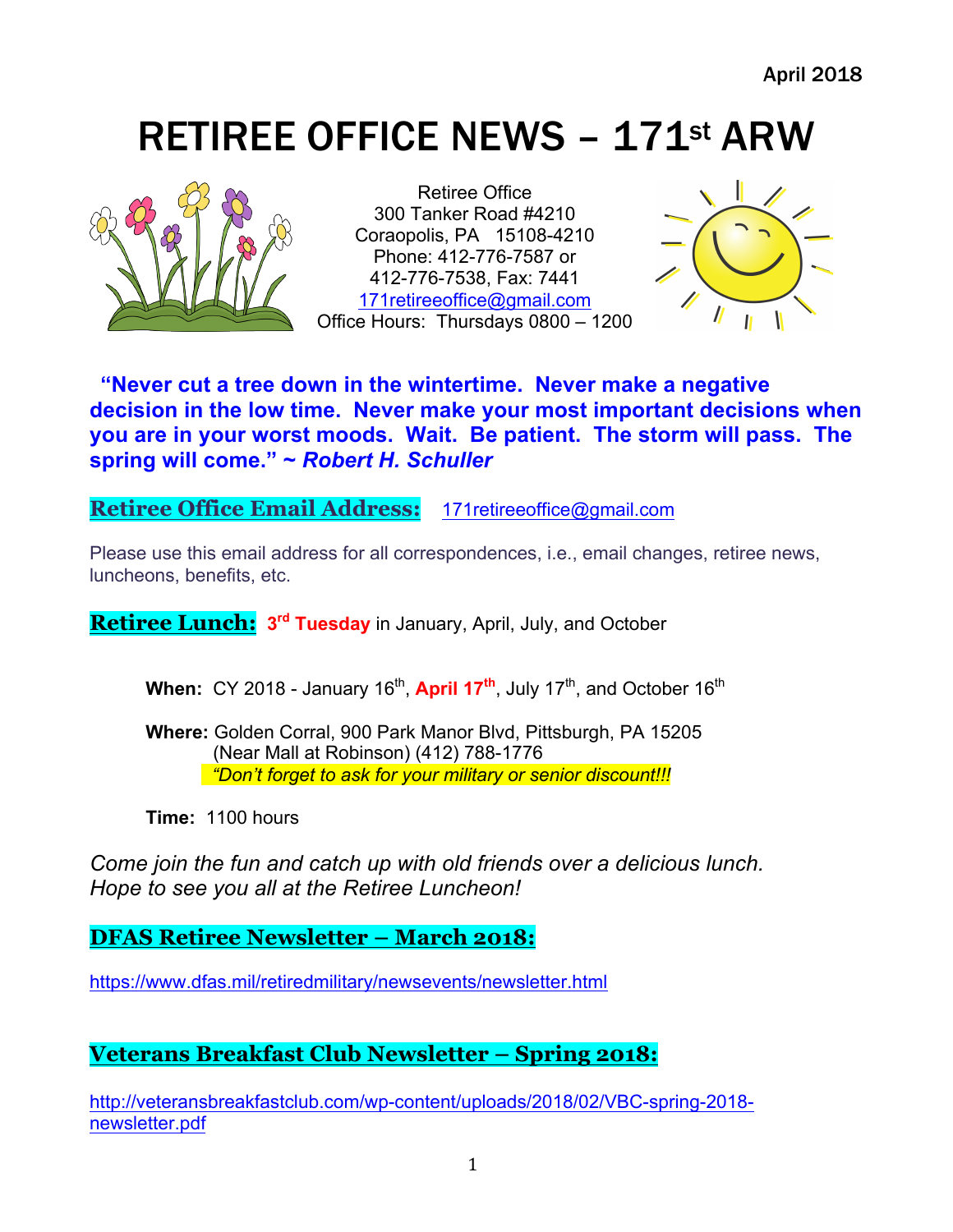## **Retirements:**

Congratulations to our recent retirees who retired from January through March 2018. Please do not hesitate to contact the Retiree Office, if you need assistance.

| Rank       | Last Name         | <b>First Name</b> | Retired   |
|------------|-------------------|-------------------|-----------|
|            |                   |                   |           |
|            | <b>JAN 2018</b>   |                   |           |
| <b>LTC</b> | <b>BROWN</b>      | JAMES             | 21-JAN-18 |
| MSG        | MANN              | JOHN              | 18-JAN-18 |
| MSG        | <b>MYERS</b>      | MICHAEL           | 14-JAN-18 |
| <b>TSG</b> | OWADE             | RAYMOND           | 15-JAN-18 |
| <b>SSG</b> | KANCZES           | <b>MATTHEW</b>    | 28-JAN-18 |
|            |                   |                   |           |
|            | <b>FEB 2018</b>   |                   |           |
| <b>LTC</b> | <b>FINGERS</b>    | <b>KFNNFTH</b>    | 01-FEB-18 |
| <b>CMS</b> | <b>THOMPSON</b>   | JOHN              | 01-FEB-18 |
| <b>SMS</b> | <b>MORRIS</b>     | <b>JOSEPH</b>     | 28-FEB-18 |
| TSG        | <b>HUTCHINSON</b> | <b>MATTHEW</b>    | 28-FEB-18 |
|            |                   |                   |           |
|            | <b>MAR 2018</b>   |                   |           |
| TSG        | <b>KRALL</b>      | <b>NICHOLAS</b>   | 02-MAR-18 |

**Sympathies:** We extend 'Our Deepest Sympathy' to the families and relatives of the following retirees who passed away. Please inform our office if you hear of the passing of one of our fellow 171st, 112th, or 258TH members. Click on each name to view the obituary.

MSgt Carl A. Framiglio – 16 Jan 2018 – Age 73 – 171ARW/Civil Engineers SQ http://www.legacy.com/obituaries/name/carl-framiglioobituary?pid=187920912&view=guestbook

SSgt Frederick L. Volk – 26 Jan 2018 – Age 89 – 112TFG/Maintenance/Avionics http://www.bagnatofuneralhome.com/notices/Frederick-Volk

MSgt Alfred E. Kutschbach – 13 Mar 2018 – Age 65 – 171ARW/Civil Engineers SQ http://www.legacy.com/obituaries/postgazette/obituary.aspx?n=alfred-e-kutschbachal&pid=188456868&fhid=10273

MSgt Michael A. Kobylanski – 28 Mar 2018 – Age 65 – 171ARW/Communications Flt http://www.statonborowskifuneralhome.com/notices/LtColAndrew-HolkoRet

CMSgt Donald W. Taylor – 6 Apr 2018 – Age 83 – 171ARW/Maint/Chief of Quality Assurance http://www.legacy.com/obituaries/postgazette/obituary.aspx?pid=188673187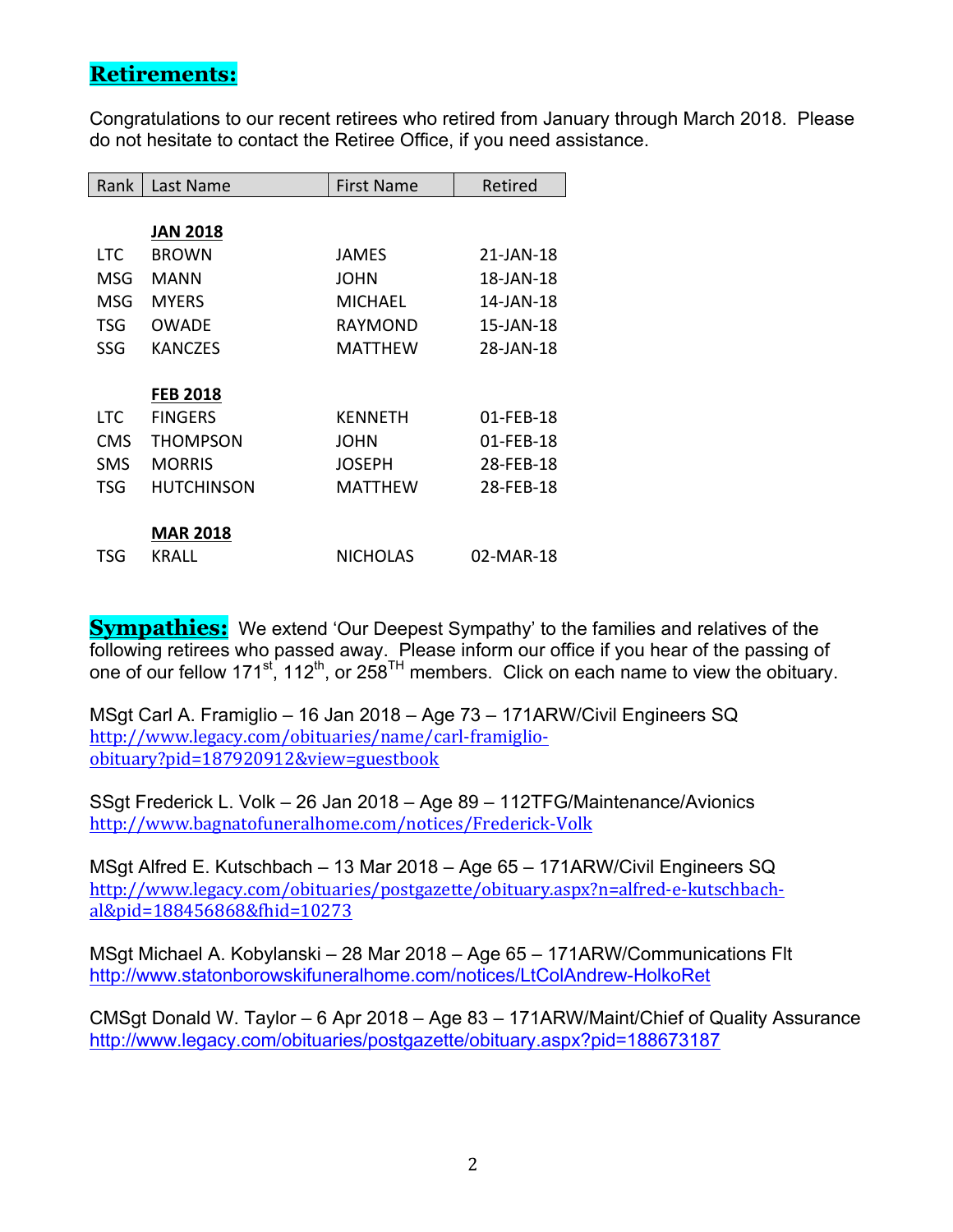112<sup>th</sup> **Reunion:** The 112<sup>th</sup> Reunion is held on the 112<sup>th</sup> day of the year and is now scheduled for 2018. Come and enjoy the fun and catch up with old friends. Hope to see you there!

**When:** Sunday, April 22, 2018 **Time:** 5 p.m. to ??? **Where:** 911<sup>th</sup> Airlift Wing, Community Center (same as last year) **Cash Bar: I**ncludes draft beer, wine, full selection of liqueurs and craft beers **Buffet:** 6:00 to 7:30 p.m. **Billeting:** (412) 474-8230 (for those of you who would like to stay over) **POC:** Brad L. Gilles

## **Please Note:**

- To get on base, you must have a current Military ID. Those who do not have a military ID must have some form of a picture ID, i.e. Driver's License, U.S. Passport.
- The Community Center is located to the left of the parking lot in front of the Credit Union and old BX building.

# **TRICARE Prescription Formulary Search Tool :**

### https://www.express-

scripts.com/static/formularySearch/2.7/#/formularySearch/drugSearch?accessLink=FSTResults

- 1. Input gender, age and drug name, then hit SEARCH
- 2. Select your dosage and click on it
- 3. It will display the Military, Home Delivery, and Retail Pharmacies, and note if drug is covered and what you pay.

# **New - 171ARW Financial Counselor:**

Did you know the 171ARW has a Financial Counselor to assist military members? I just learned about this service, recently. Stephen has been at the 171ARW for the past 16 months. His primary responsibility is to assist active duty members, but if time allows, he will also assist retirees.

POC: Stephen Fineman, CLU, ChFC, LUTCF – Financial Counselor Office Location: 171<sup>st</sup> Headquarters, Medical Classroom, RM #170 Office Phone: 412-776-7606 Cell Phone: 412-443-5743 Email: PFC6.PA.NG@Zeiders.com

## *PLAN TO ATTEND!*

Stephen is hosting a class on "Social Security Benefits" this Thursday, April 19<sup>th</sup> at 1300 hrs in the Medical Classroom. All are welcome!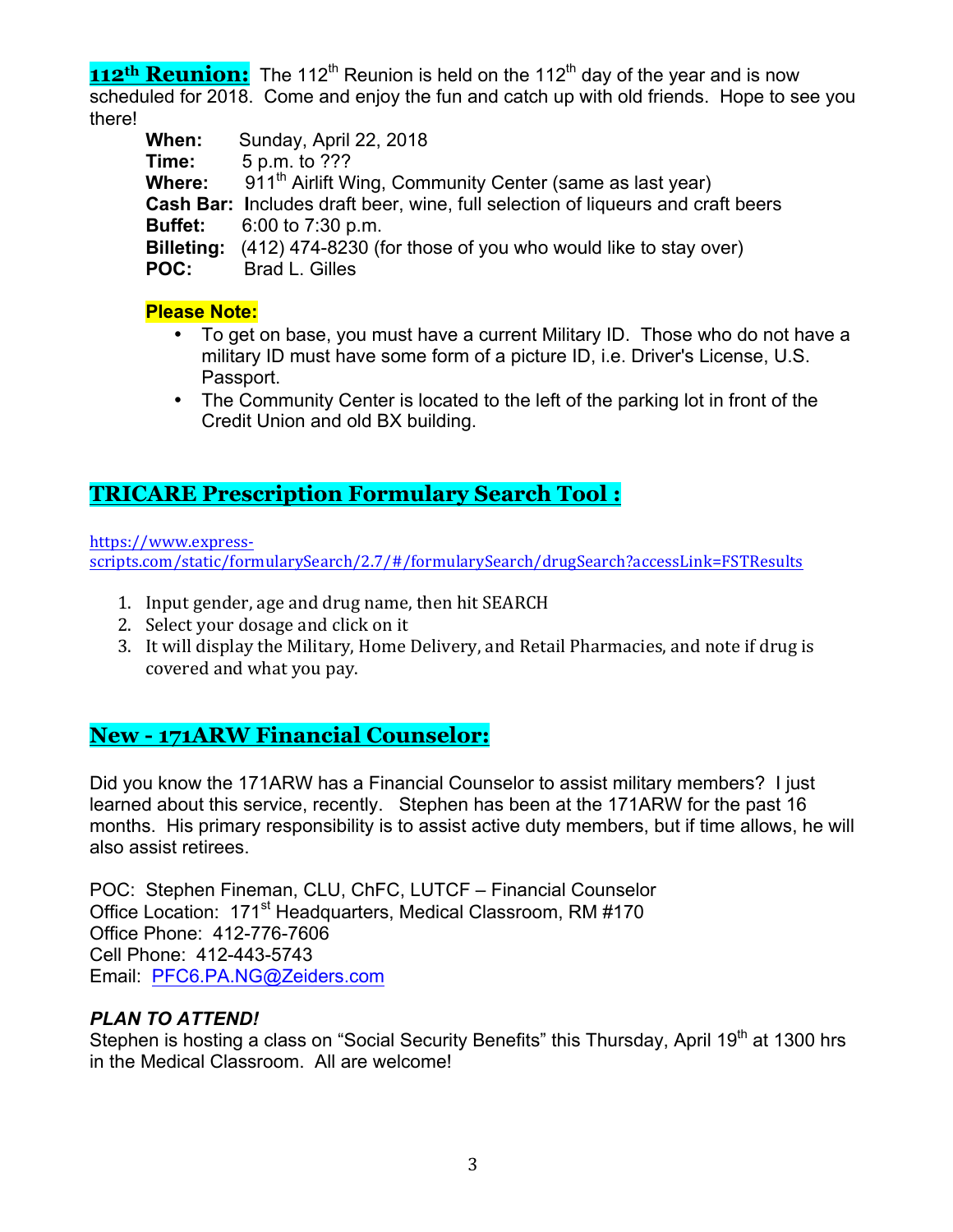## **New Vision and Dental Plans Coming Soon to Military Families and Retirees – TRICARE Retiree Dental Program ending on Dec 31, 2018:**

Press Operations Release No: NR-081-18 March 19, 2018

The U.S. Office of Personnel Management (OPM), in partnership with the Defense Health Agency (DHA) and the Department of Defense (DoD), announced the Federal Employees Dental and Vision Insurance Program (FEDVIP) will be offered for the first time to TRICARE eligible retirees and their families during the 2018 Federal Benefits Open Season. Active duty family members will be eligible to enroll in FEDVIP vision insurance.

The TRICARE Retiree Dental Program ends on Dec. 31, 2018. Those enrolled in TRDP must choose a dental plan through FEDVIP to have coverage in 2019. Enrollment is not automatic. Today's announcement affects 1.63 million beneficiaries enrolled in TRDP and offers a choice to an additional 1.3 million eligible retired beneficiaries not currently enrolled in TRDP.

Most beneficiaries in a TRICARE health plan may enroll in a FEDVIP vision plan. This comprehensive vision coverage, including eyeglasses or contacts, is in addition to the routine eye examination benefit that many beneficiaries have under TRICARE Prime or TRICARE Select.

The Federal Benefits Open Season enrollment period, Nov. 12, 2018 through Dec. 10, 2018, runs concurrently with the TRICARE Open Season. Coverage will be effective Jan. 1, 2019.

FEDVIP currently serves more than 3 million Federal employees, retirees and their families. FEDVIP enrollees give the program high marks for quality and value. It provides comprehensive dental and vision insurance at competitive group rates with 10 dental and four vision carriers for enrollees to choose from.

"OPM is thrilled to offer a variety of quality vision and dental plans to our military retirees and their families, and for the first time, an option for vision insurance to active duty family members," said OPM Director Jeff Pon. "We look forward to providing FEDVIP to the military, their families, and retirees."

For more information, visit TRICARE.benefeds.com to sign up to receive messages, updates, and reminders on the FEDVIP throughout the rest of this year.

## **See additional information at the following links:**

https://tricare.mil/fedvip

https://tricare.mil/LifeEvents - You may only enroll in a FEDVIP plan outside of open season if you experience a *Qualifying Life Event* that allows you to do so. Any election in a FEDVIP plan remains in effect for the entire calendar year.

https://www.opm.gov/healthcare-insurance/dental-vision/ - You can begin reviewing program options now, to prepare for Open Season, Nov 12 – Dec 10, 2018